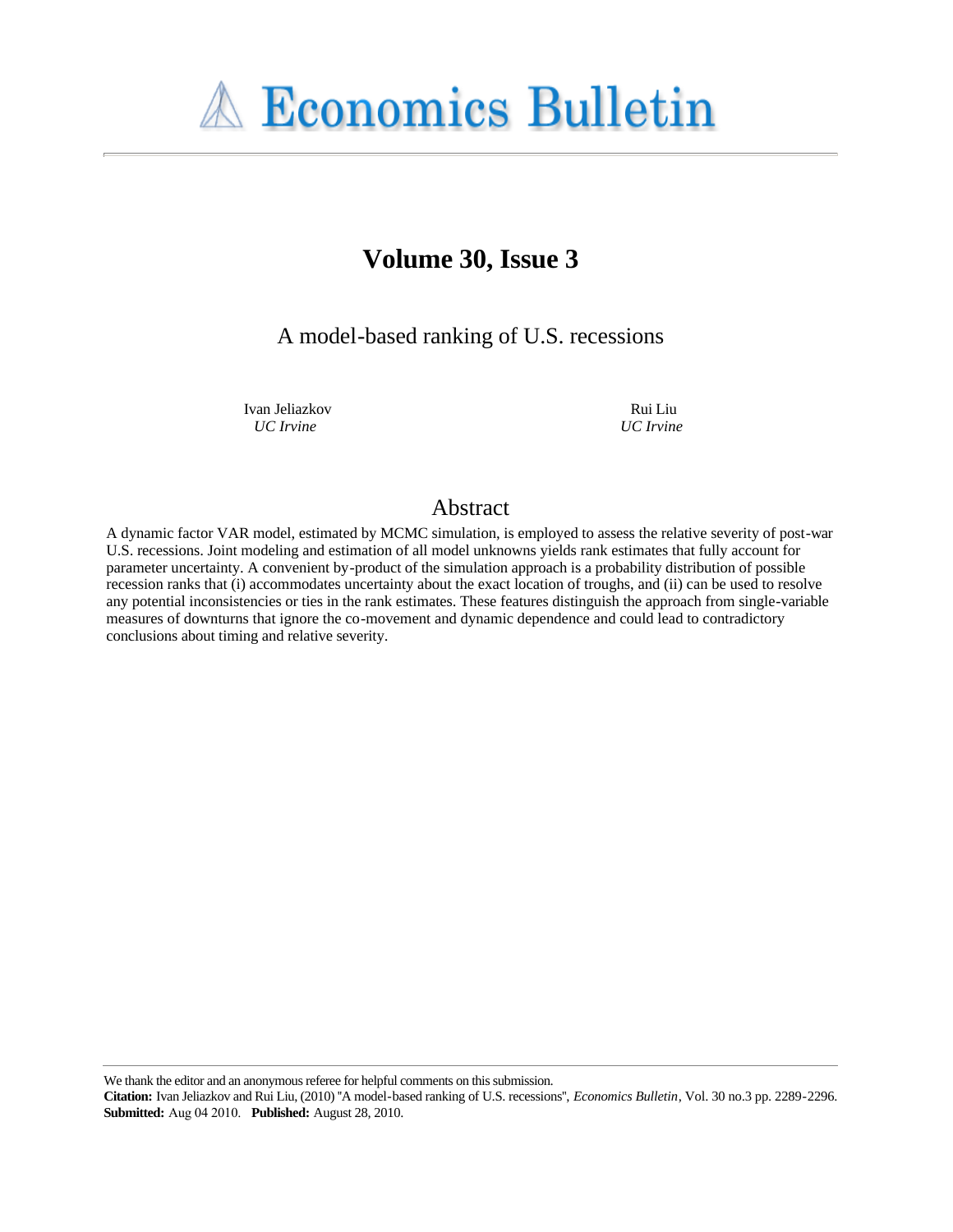## 1 Introduction

A number of recent empirical studies have relied on latent factor models to examine the co-movements and linkages among macroeconomic aggregates. Models with dynamic factors have been employed to study a variety of issues relating to country-specific, regional, and world-wide business cycles (Gregory and Head, 1999; Kose et al., 2003, 2008; Bagliano and Morana, 2009), and have provided a useful analytical framework for forecasting with many macroeconomic predictors (Koop and Potter, 2004; Stock and Watson, 2002, 2005; Belviso and Milani, 2006). Chauvet (1998) and Chauvet and Hamilton (2006) use dynamic factor models with regime switching to examine business cycle turning points and compute recession probabilities. The implementation of these methods in economics can be traced back to important early papers by Sargent and Sims (1977) and Geweke (1977). Applications in finance and exchange rate analysis are considered in Geweke and Zhou (1996), Kim et al. (1998), Aguilar and West (2000), and Chib et al. (2006). A recent extension to hierarchical dynamic factor structures has been pursued in Ng et al. (2008).

In this paper, we examine the dynamic comovement of key macroeconomic aggregates (output, unemployment, interest rates and inflation) in order to compare the relative severity of economic downturns. The issue is of particular policy relevance. Thus far, however, recession ranks have not been produced by formal econometric techniques and comparisons have instead relied on single-variable metrics such as peak-to-trough changes in growth or employment. Unfortunately, univariate comparisons suffer from important drawbacks. One obvious deficiency is that a single macroeconomic aggregate, treated in isolation, necessarily ignores information about business conditions that is contained in the trajectories of other variables. It is well known that for this reason the National Bureau of Economic Research (NBER) relies on a variety of data series, rather than on individual macroeconomic variables, in determining the timing of recessions. This is desirable because recessions do not always manifest themselves the same way through the same variable and any comparisons must accommodate potential discrepancies. For instance, the beginning of the March–November 2001 recession was driven by a drop in employment, while its end was announced as soon as growth increased. However, other measures of economic activity do not support the March– November 2001 dates – industrial production had been falling since October 2000 whereas unemployment continued to increase in the jobless recovery that followed the announced end of the recession. Similarly, labor market conditions and output growth provided divergent evidence in the case of the latest recession. Even though unemployment deteriorated in December 2007, it was not until the third quarter of 2008 that GDP growth turned negative.

A related problem with gauging recessions by single-variable metrics, for example peakto-trough changes in that variable, is that different ranks can be obtained depending on the chosen variable. For example, the 1973-1975 recession ranks fourth by GDP decline, but second worst by increase in unemployment. A less obvious problem is that univariate comparisons typically do not involve a distinction between idiosyncratic and economy-wide shocks, so that it is not possible to disentangle variable-specific from common shocks. In addition, single-variable methods also ignore the dynamic interdependence in the series.

Motivated by the aforementioned considerations, we employ a dynamic factor vector autoregressive (DF-VAR) model to study the severity and rank-ordering of recessions in the U.S. over the period 1948–2009. In particular, we estimate a dynamic factor common to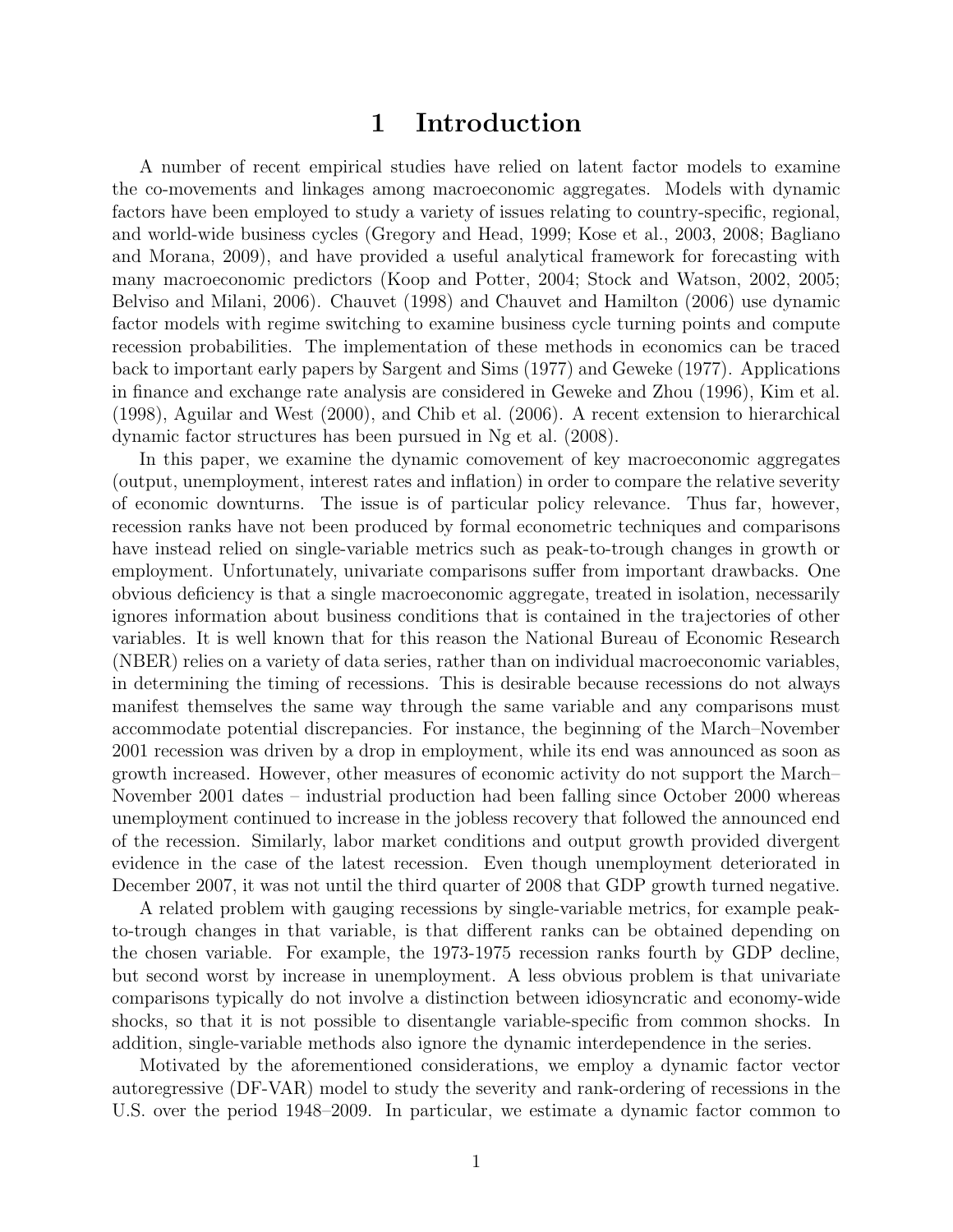all macroeconomic variables within the model and an idiosyncratic component that captures variable-specific characteristics, and use the former to gauge downturns. We present evidence on the relative ranks of recessions, which account for information in multiple data series, parameter uncertainty, the distinction between common and idiosyncratic shocks in the economy, and uncertainty about the timing of the minima attained by the factor during each recession. Simulation-based estimation, using recently developed Markov chain Monte Carlo (MCMC) algorithms, allows us to make probabilistic statements about recession ranks which are difficult to obtain from point estimates and point-wise confidence bands alone.

The remainder of the paper is organized as follows. In Section 2, we formalize the econometric model and estimation methodology, while Section 3 presents our main results. Section 4 offers concluding remarks.

# 2 Methodology

We apply a DF-VAR model to analyze the post-war macroeconomic data for the United States which consists of  $T = 248$  quarterly observations (1948:Q1 to 2009:Q3) on  $n = 4$ general macroeconomic variable series: output (GDP) growth, unemployment rate, interest rate, and inflation. For  $t = 1, \ldots, T$ , the DF-VAR model is given by

$$
y_t = \mu + \Gamma y_{t-1} + Af_t + \varepsilon_t, \qquad \varepsilon_t \sim \mathcal{N}(0, \Omega), \tag{1}
$$

where  $\Omega = \text{diag}(\omega_{11}, \dots, \omega_{nn}),$  and

$$
f_t = \gamma f_{t-1} + \nu_t, \qquad \nu_t \sim \mathcal{N}(0, \sigma^2), \tag{2}
$$

is a dynamic economy-wide factor which reflects unobserved sources of macroeconomic volatility. Equation (2) is initialized with the stationary distribution  $f_1 \sim N(0, \sigma^2/(1-\gamma^2)),$ so that the joint distribution for  $f = (f_1, \ldots, f_T)'$  becomes  $[f|y, \sigma^2] \sim \mathcal{N}(0, \sigma^2 F_0^{-1})$ , where the precision  $F_0$  is a symmetric matrix with  $(1, 1 + \gamma^2, \ldots, 1 + \gamma^2, 1)$  on the main diagonal,  $(-\gamma, \ldots, -\gamma)$  on one first sub- and super-diagonals, and 0s elsewhere. Because neither the factor f nor the loadings vector A is known, for identification reasons we restrict the first element in A to unity, that is  $A = (1, a')'$ . The model is capable of reproducing complex dynamic behavior because intertemporal cross-correlations can be captured through the unobserved factor as well as lags of the dependent variable vector.

For the purposes of estimation, the model is written in the form of a seemingly unrelated regression model (Zellner, 1962) as  $y_t = X_t \beta + \varepsilon_t$ , where  $X_t = I_n \otimes (1, y'_{t-1})$  and  $\beta \equiv \text{vec}\left( [\mu : \Gamma'] \right)$ , where the vec(·) operator stacks the columns of a matrix into a vector. The model is estimated efficiently by the collapsed MCMC sampler for state space models developed in Chan and Jeliazkov (2009), which significantly improves the performance of the Markov chain. Under the priors  $\beta \sim \mathcal{N}(\beta_0, B_0)$ ,  $a \sim \mathcal{N}(a_0, A_0)$ ,  $\omega_{ii} \sim \mathcal{IG}(\nu_{i0}/2, r_{i0}/2)$ ,  $\sigma^2 \sim \mathcal{IG}(\gamma_0, G_0)$  and  $\gamma \sim \mathcal{TN}_{(-1,1)}(\gamma_0, G_0)$ , and upon stacking  $y = (y'_1, \ldots, y'_T)'$ ,  $X =$  $(X'_1, \ldots, X'_T)'$ , estimation proceeds as follows.

#### Algorithm 1 MCMC Sampling of the DF-VAR Model

1. Sample  $[\beta|y, A, \Omega, \gamma, \sigma^2] \sim \mathcal{N}(\hat{\beta}, B)$ , where  $B = (B_0^{-1} +$  $\sum_{t=1}^{T} X_t' \Omega^{-1} X_t - \tilde{X}' P^{-1} \tilde{X} )^{-1},$  $\hat{\beta} = B(B_0^{-1}\beta_0 +$  $\sum_{t=1}^{T} X_t' \Omega_{-}^{-1} y_t - \tilde{X}'P^{-1} \tilde{y}$ ,  $\tilde{y}_t = A' \Omega_{-}^{-1} y_t$ ,  $\tilde{X}_t = A' \Omega_{-}^{-1} X_t$ ,  $\tilde{y} =$  $(\tilde{y}'_1, \ldots, \tilde{y}'_T)'$ ,  $\tilde{X} = (\tilde{X}'_1, \ldots, \tilde{X}'_T)'$  and  $P = [\sigma^{-2}F_0 + I_T(A'\Omega^{-1}A)].$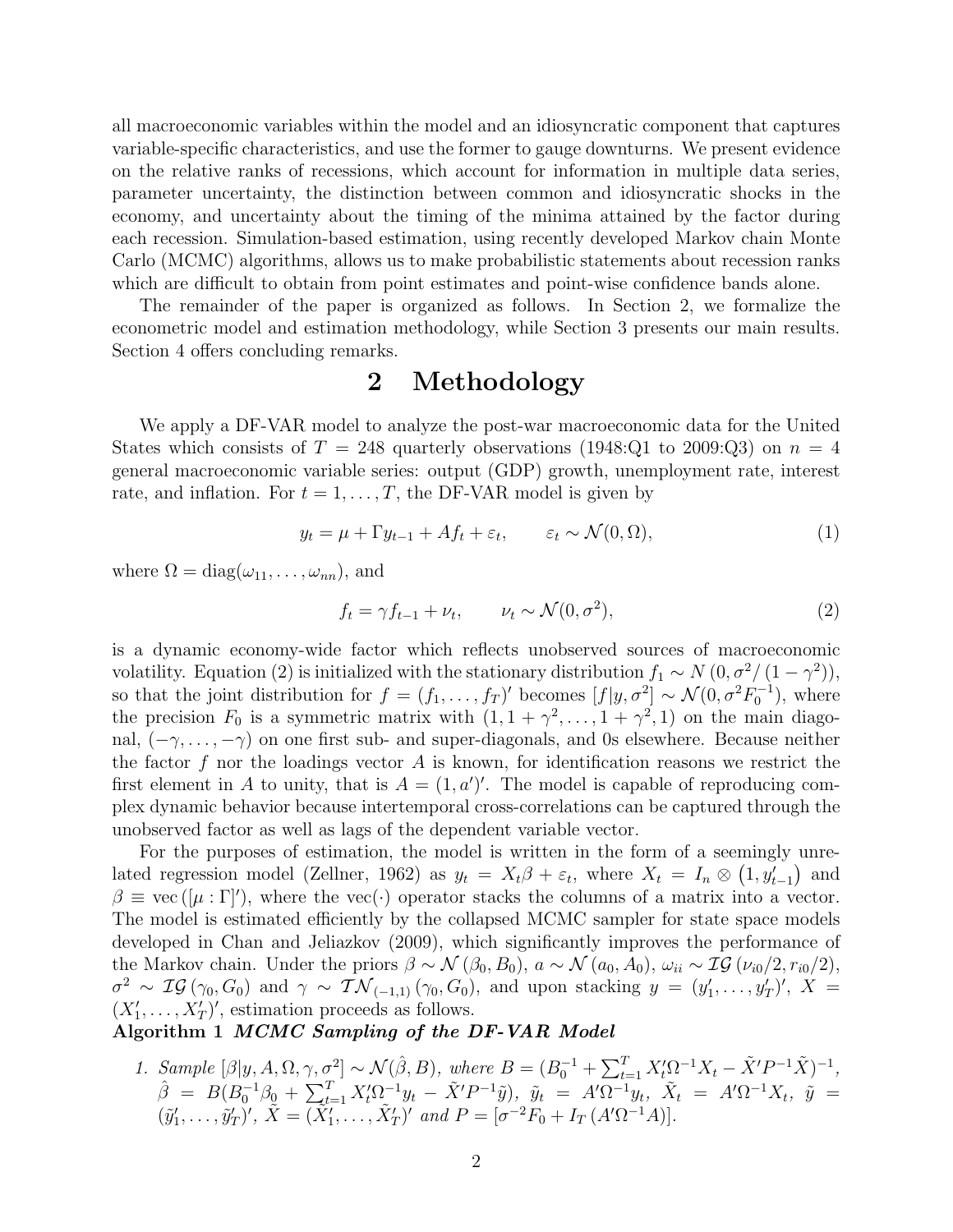- 2. Sample  $[a, f | y, \beta, \Omega, \gamma, \sigma^2]$  in one block as follows
	- (a) Sample  $[a|y, \beta, \Omega, \gamma, \sigma^2]$  marginally of f by a Metropolis-Hastings step with tailored proposal  $a^{\dagger} \sim q(\hat{a}, V)$ , and accept the proposed draw  $a^{\dagger}$  with probability

$$
\alpha_{MH}(a, a^{\dagger}) = \min \left\{ 1, \frac{\pi(a^{\dagger}|y, \beta, A, \Omega, \gamma, \sigma^2) q(a|\hat{a}, V)}{\pi(a|y, \beta, A, \Omega, \gamma, \sigma^2) q(a^{\dagger}|\hat{a}, V)} \right\}
$$

- (b) Sample  $[f|y, \beta, A, \Omega, \gamma, \sigma^2] \sim \mathcal{N}(\hat{f}, F)$ , where  $\hat{f} = F(I_T \otimes A)'(I_T \otimes \Omega^{-1})(y X\beta)$ and  $F = (F_0/\sigma^2 + (I_T \otimes A)'(I_T \otimes \Omega^{-1})(I_T \otimes A))^{-1}$ .
- 3. Sample  $[\Omega | y, \beta, A, f]$  by drawing  $\omega_{ii} \sim \mathcal{IG}((\nu_{i0} + T)/2, (r_{i0} + e'_i e_i)/2)$  for  $i = 1, ..., n$ , where  $e_i$  is a T-vector of residuals from the ith observation equation.
- 4. Sample  $[\gamma | f, \sigma^2]$  by a Metropolis-Hastings step with proposal  $\gamma^{\dagger} \sim \mathcal{N}(\hat{\gamma}, G)$ , where  $G = (G_0^{-1} + f'_{1:T-1}f_{1:T-1}/\sigma^2)$  and  $\hat{\gamma} = G(G_0^{-1}\gamma_0 + f'_{1:T-1}f_{2:T}/\sigma^2)$ , and the proposed value  $\gamma^{\dagger}$  is accepted with probability

$$
\alpha_{MH}(\gamma, \gamma^{\dagger}) = \min \left\{ 1, \frac{f_{\mathcal{N}}(f_1|0, \sigma^2/(1-\gamma^{\dagger 2}))}{f_{\mathcal{N}}(f_1|0, \sigma^2/(1-\gamma^2))} \right\}.
$$

5. Sample 
$$
[\sigma^2 | f, \gamma] \sim \mathcal{IG}\left(\frac{s_0 + T}{2}, \frac{\delta_0 + (f^* - \hat{f})'(f^* - \hat{f})}{2}\right)
$$
, where  $f^* = (f_1\sqrt{1 - \gamma^2}, f_2, \dots, f_T)'$  and  $\hat{f} = (0, \gamma f_1, \dots, \gamma f_{T-1})'$ .

It is important to note that because Algorithm 1 produces draws from the joint posterior distribution of all model unknowns, subsequent inferences based on the simulated factors fully account for all parameter uncertainty (unlike plug-in approaches). Moreover, the framework is quite flexible and can easily accommodate systems with variable-specific lag lengths, more complex factor dynamics, or many macroeconomic predictors (Stock and Watson, 2002).

## 3 Results

The estimated dynamic macroeconomic factor is shown in Figure 1, together with the timing of officially announced U.S. recessions. Figure 1 reveals that the factor captures the timing of recessions quite well, and that it also gives an idea of the relative severity and dynamic evolution of each recession. The key finding from this figure is that the latest recession that started in December 2007 appears to be the worst in the post-war sample. However, two other recessions (those in 1957-1958 and 1973-1975) exhibit similar severity. For this reason, in comparing these recessions to each other, we must account for the uncertainty in the estimated factor. This, however, is a difficult problem that can not be directly addressed by looking at point estimates and point-wise confidence bands. Moreover, due to the estimation uncertainty, it is quite possible that the factor could actually achieve its local minima at points other than the ones depicted in Figure 1. To address these concerns and provide a ranking of the 11 post-war recessions, we proceed as follows. For each MCMC draw of  $f$ , we determine the minima in the factor corresponding to each recession. We compare and rank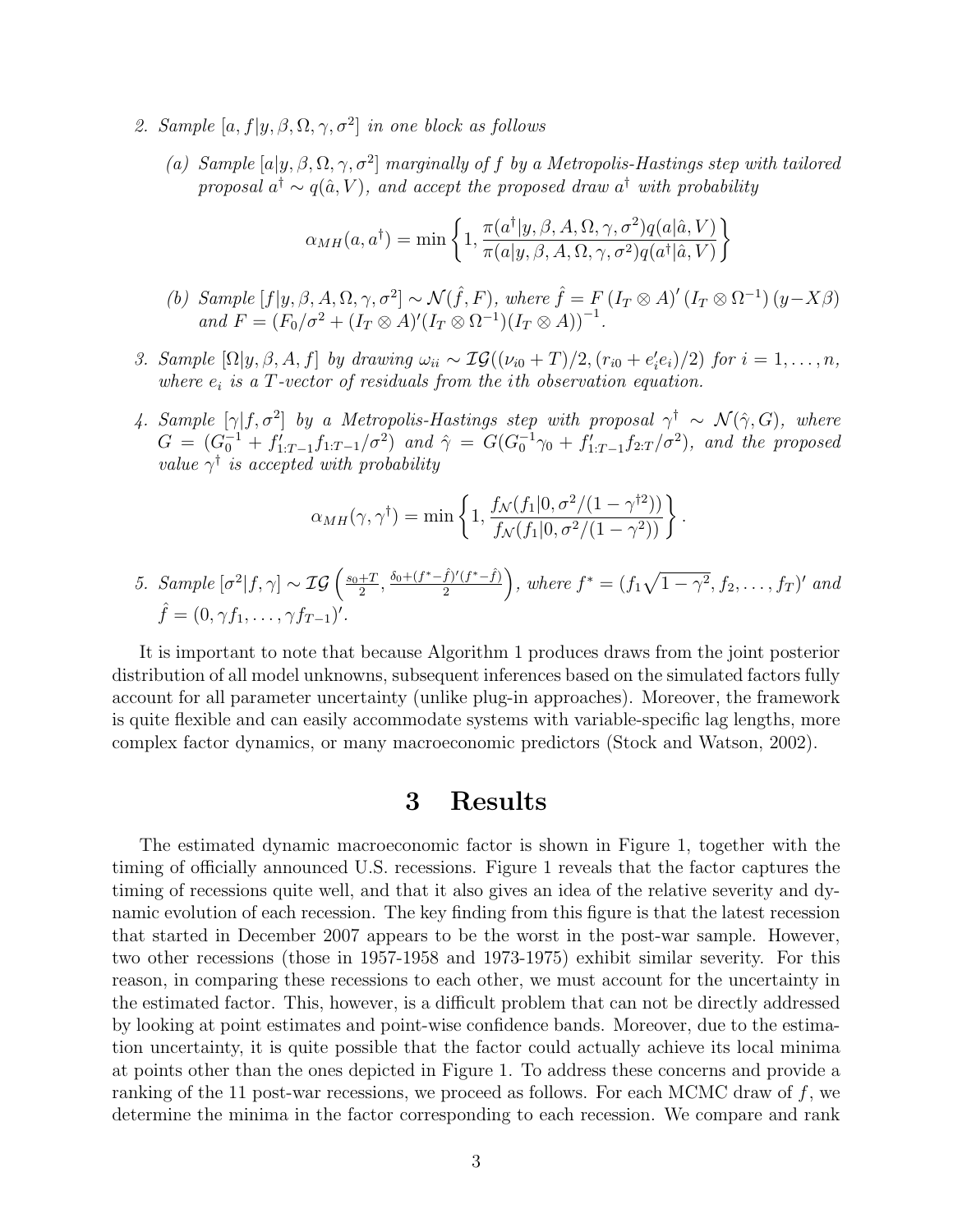these 11 extrema, and record the number of times each recession achieves a given rank over the course of MCMC sampling. Doing so allows us to make comparisons and probabilistic statements about recession ranks while simultaneously accounting for the uncertainty in the location of each trough.



Figure 1: Estimated factor in the dynamic factor VAR model of the U.S. economy together with the timing of officially announced U.S. recessions (shaded regions).

Before continuing with the discussion of recession ranks, we also mention an interesting observation based on Figure 1. In particular, the figure shows that while the officially announced recessions of 1990-1991 and 2001 (during the "Great Moderation" following the mid-1980s) were shorter, shallower, and further apart than recessions earlier in the sample, their ends might have been announced prematurely. The ability of the model to capture these features is notable because the 1990-1991 recession was followed by a period of jobless growth when unemployment actually increased and remained elevated for several years. Recovery from the 2001 recession was stymied by the immediate aftermath of the 9/11 attacks, which affected consumer behavior, investor sentiment, and demand in key industries.

We now turn our attention to a discussion of the relative recession ranks obtained by the proposed approach. Our main results, based on a sample of 10, 000 MCMC draws, are given in Figure 2 and Table 1. Figure 2 illustrates the marginal rank probabilities associated with each recession. The figure confirms that the latest recession is indeed the worst in the sample with probability 76%. The two closest contenders (the 1957-1958 and 1973-1975 recessions) rank first with much lower probability (17% and 6% respectively). There is a 53% probability that the recession of the late 50s is the second deepest and that the 1973-1975 recession ranks third with probability 39%. The rank probabilities for the full set of U.S. recessions is given in Table 1. However, judging recession ranks by these marginal probabilities causes some potential ties that must be resolved. In particular, a closer inspection of the rows of Table 1 indicates that both the 1969-1970 and 2001 recessions exhibit highest marginal probabilities for rank 11 (mildest recession in the post-war period). In addition, looking at the maximum probability ranks in each column of the Table, we run into the problem that the 1960-1961 recession was the most likely outcome in columns 6 and 7. Such ties are resolved by a closer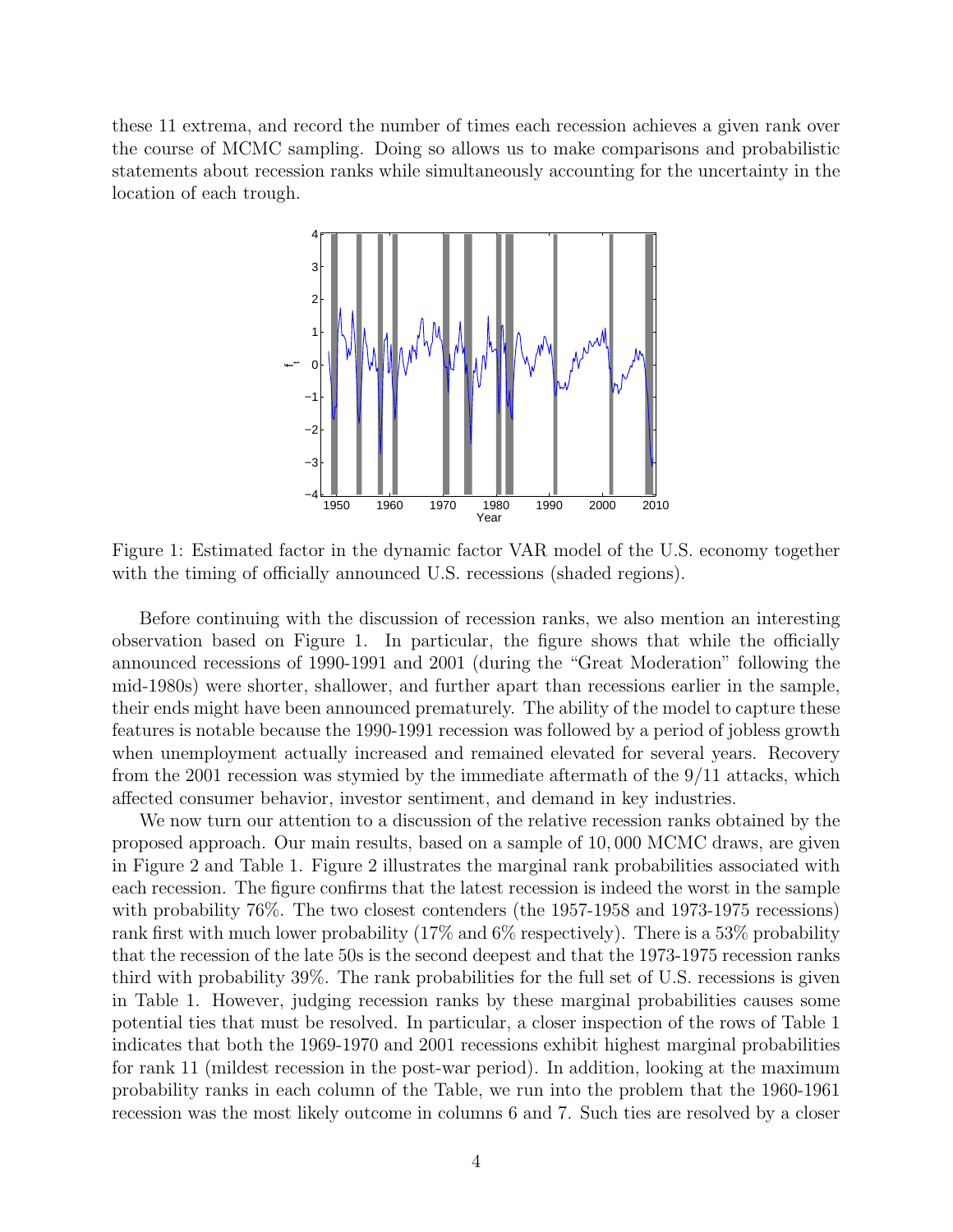

Figure 2: Recession rank probabilities (1=most severe, 11=mildest).

examination of the MCMC simulation output. Pairwise comparisons between the 1969-1970 and 2001 recessions reveal that indeed with probability 59% the 1969-1970 is milder than the one in 2001. A similar comparison also indicates that with probability 58% the 1960-1961 recession is milder than the one in 1981-1982.

Table 1: Severity rank probabilities of U.S. recessions  $(1 = \text{most severe}, 11 = \text{mildest})$ .

|                   | Recession Ranks  |          |          |          |          |          |          |          |          |                  |                  |
|-------------------|------------------|----------|----------|----------|----------|----------|----------|----------|----------|------------------|------------------|
| Recession Timing  | 1                | 2        | 3        | 4        | 5        | 6        |          | 8        | 9        | 10               | 11               |
| Nov 1948–Oct 1949 | $\left( \right)$ | 0.01     | 0.10     | 0.18     | 0.23     | 0.20     | 0.15     | 0.09     | 0.03     | 0.01             | $\Omega$         |
| Jul 1953–May 1954 | $\Omega$         | 0.02     | 0.11     | 0.20     | 0.20     | 0.18     | 0.15     | 0.09     | 0.04     | 0.01             | $\Omega$         |
| Aug 1957–Apr 1958 | 0.17             | 0.53     | 0.20     | 0.07     | 0.02     | 0.01     | $\Omega$ |          | $\theta$ | 0                | $\Omega$         |
| Apr 1960–Feb 1961 | $\Omega$         | 0        | 0.03     | 0.10     | 0.17     | 0.24     | 0.21     | 0.15     | 0.07     | 0.02             | 0.01             |
| Dec 1969–Nov 1970 | $\Omega$         | $\Omega$ | $\Omega$ | $\Omega$ | $\Omega$ | 0.01     | 0.03     | 0.07     | 0.17     | 0.29             | 0.43             |
| Nov 1973–Mar 1975 | 0.06             | 0.20     | 0.39     | 0.18     | 0.09     | 0.05     | 0.02     | 0.01     | $\Omega$ | $\left( \right)$ | $\Omega$         |
| Jan 1980–Jul 1980 | 0                | 0.01     | 0.03     | 0.08     | 0.13     | 0.12     | 0.14     | 0.20     | 0.13     | 0.09             | 0.07             |
| Jul 1981–Nov 1982 | 0.01             | 0.04     | 0.09     | 0.18     | 0.15     | 0.15     | 0.19     | 0.11     | 0.05     | 0.02             | 0.01             |
| Jul 1990–Mar 1991 | $\Omega$         | $\Omega$ | 0        | 0        | 0.01     | 0.03     | 0.06     | 0.16     | 0.32     | 0.25             | 0.17             |
| Mar 2001–Nov 2001 | $\Omega$         | $\Omega$ | $\Omega$ | $\Omega$ | $\Omega$ | 0.02     | 0.05     | 0.12     | 0.20     | 0.30             | 0.31             |
| Dec 2007–Sep 2009 | 0.76             | 0.19     | 0.04     | 0.01     | $\theta$ | $\theta$ | $\Omega$ | $\Omega$ | 0        | $\left( \right)$ | $\left( \right)$ |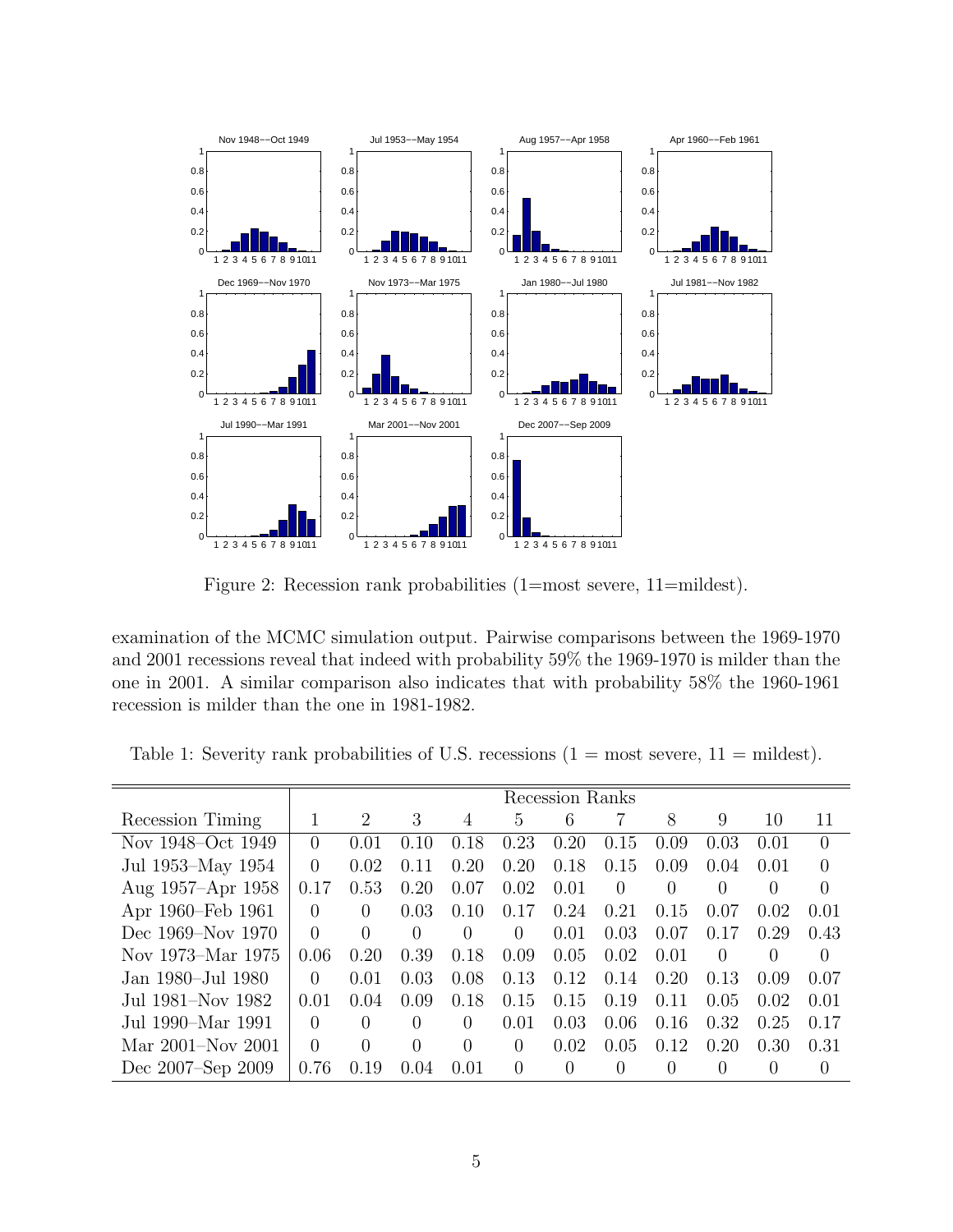# 4 Concluding Remarks

We have presented a model-based approach for ranking the relative severity of recessions. From a statistical standpoint, the method is desirable because it involves joint modeling and estimation of all model unknowns, thereby producing estimates that fully reflect parameter uncertainty, while also accounting for the co-movement and dynamic interdependence in the series. From a practical perspective, the method is useful because it accommodates uncertainty about the location of troughs. Another advantage of the simulation-based methodology is that it naturally provides rank probabilities and comparisons which are difficult to obtain from point estimates and point-wise confidence bands. Our results indicate that the latest recession is indeed the deepest in the sample, whereas the 1969-1970 recession is the mildest. Probabilistic measures of uncertainty associated with these and other ranks can be found in Table 1.

In future research we intend to apply the proposed techniques to models containing additional macroeconomic indicators in order to capture a broader range of measures of output, income and employment. Moreover, the adequacy of more general dynamic specifications, such as models with variable-specific lags, will also be examined using formal model choice techniques. Finally, even though current data limitations do not allow extension of the sample prior to World War II, it would be useful to examine versions of the model that do make comparisons with pre-war recessions possible.

#### References

- Aguilar, O. and West, M. (2000), "Bayesian Dynamic Factor Models and Portfolio Allocation," Journal of Business  $\mathcal B$  Economic Statistics, 18, 338–357.
- Bagliano, F. C. and Morana, C. (2009), "International macroeconomic dynamics: A factor vector autoregressive approach," Economic Modelling, 26, 432–444.
- Belviso, F. and Milani, F. (2006), "Structural Factor-Augmented VARs (SFAVARs) and the Effects of Monetary Policy," Topics in Macroeconomics, 6, Iss. 3, Article 2.
- Chan, J. C. and Jeliazkov, I. (2009), "Efficient Simulation and Integrated Likelihood Estimation in State Space Models," International Journal of Mathematical Modelling and Numerical Optimisation, 1, 101–120.
- Chauvet, M. (1998), "An Econometric Characterization of Business Cycle Dynamics with Factor Structure and Regime Switching," International Economic Review, 39, 969–996.
- Chauvet, M. and Hamilton, J. D. (2006), "Dating Business Cycle Turning Points in Real Time," in Nonlinear Time Series Analysis of Business Cycles, eds. V. Dijk, Milas, and Rothman, Elseviers Contributions to Economic Analysis, pp. 1–54, Federal Reserve Bank of Minneapolis.
- Chib, S., Nardari, F., and Shephard, N. (2006), "Analysis of High Dimensional Multivariate Stochastic Volatility Models," Journal of Econometrics, 134, 341–371.